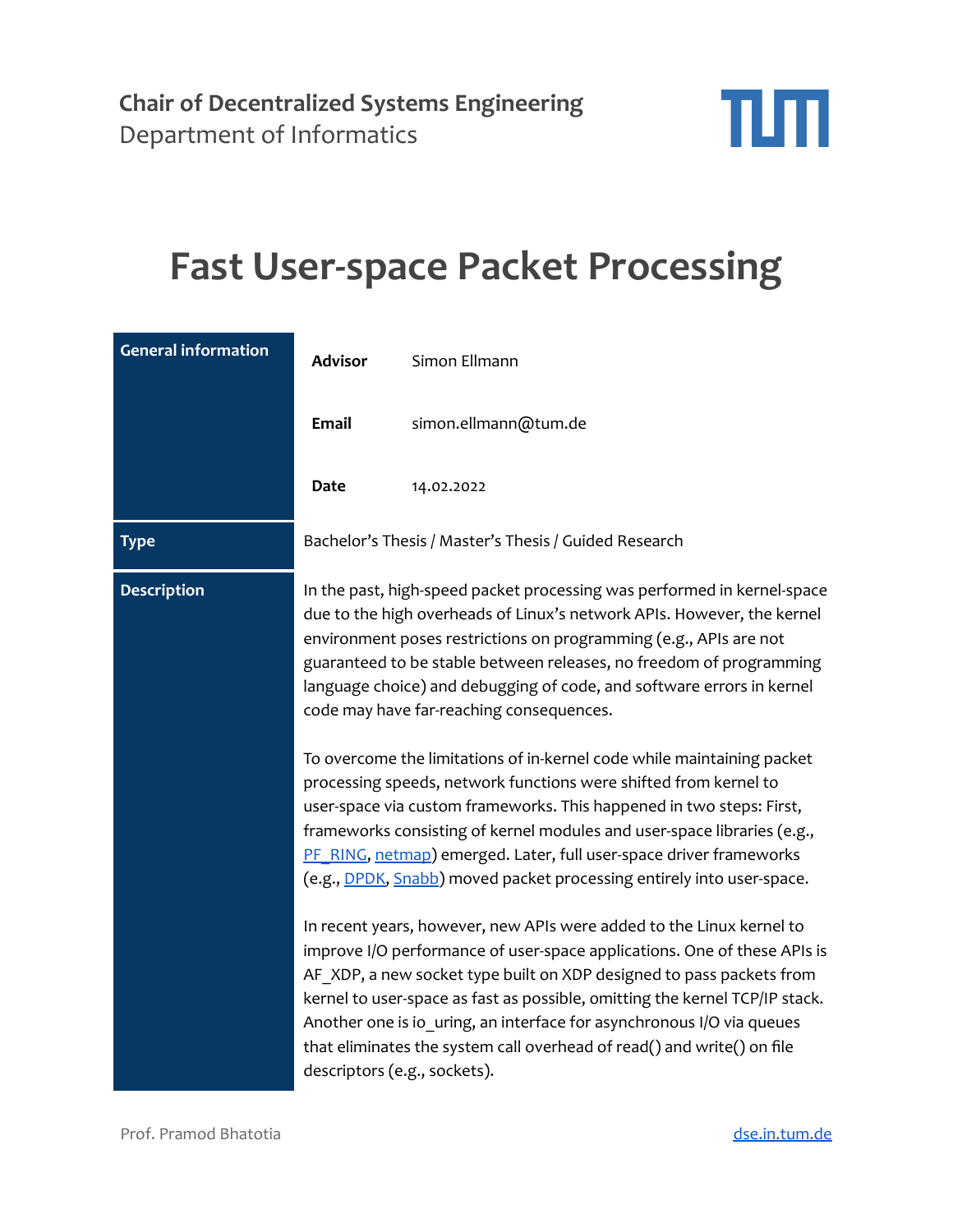## **Chair of [Decentralized](https://dse.in.tum.de/) Systems Engineeri** [Department](https://www.in.tum.de/) of Informatics

| alized Systems Engineering<br>nformatics                                                                                                                                                                                                                                                                                                    | 41 E E E |
|---------------------------------------------------------------------------------------------------------------------------------------------------------------------------------------------------------------------------------------------------------------------------------------------------------------------------------------------|----------|
| With these new APIs and the ongoing efforts to improve performance of<br>user-space I/O on top of the kernel network stack (e.g., zero-copy added<br>to AF XDP) the question arises whether the tides are slowly turning -<br>away from user-space driver frameworks like DPDK back to packet<br>processing on top of Linux's network APIs. |          |

Previous research shows promising results for APIs like AF\_XDP and io uring but lacks a general evaluation of current approaches to fast user-space packet processing. Besides, it does not reflect ongoing changes 1 in the Linux kernel as well as in packet processing frameworks that have incorporated some of the new APIs.

Therefore, the overall goal of this project is to evaluate current approaches to fast user-space packet processing in terms of their architectural differences and their performance. For the performance evaluation, one or multiple applications (e.g., a packet forwarder) may be implemented in C, C++ or Rust.

**Keywords** Linux, packet processing, DPDK, AF\_XDP, io\_uring, zero-copy

| <b>Goals</b> | Concrete outcomes<br>Understand overheads of the Linux kernel network stack<br>1.<br>Understand what approaches different packet processing<br>2.<br>frameworks follow<br>Evaluate the packet processing frameworks and Linux's APIs<br>3.<br>from an architectural point of view (i.e., complexity, usability,<br>software/hardware support, )<br>4. Evaluate the performance of packet processing frameworks and<br>Linux's APIs |
|--------------|------------------------------------------------------------------------------------------------------------------------------------------------------------------------------------------------------------------------------------------------------------------------------------------------------------------------------------------------------------------------------------------------------------------------------------|
|              | <b>Bonus points</b><br>5. Submit a patch to one of the frameworks or the Linux kernel<br>(e.g., fix a bug, implement a missing feature, )<br>6. Propose a new approach to fast user-space packet processing                                                                                                                                                                                                                        |

<sup>1</sup> <https://git.kernel.org/pub/scm/linux/kernel/git/bpf/bpf-next.git/commit/?id=a23b3f5697e6cf8affa7adf3e967e5ab569ea757>